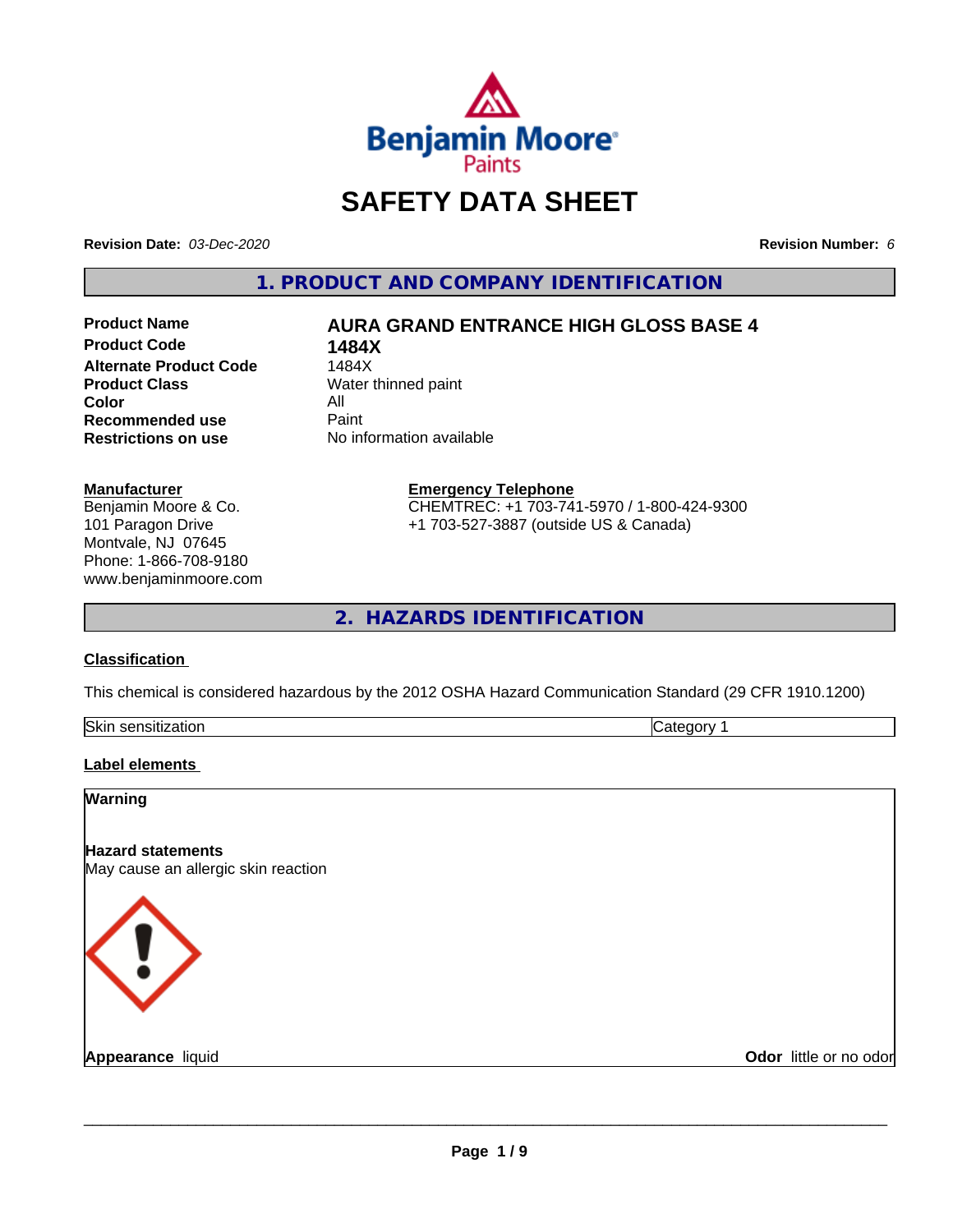#### **Precautionary Statements - Prevention**

Avoid breathing dust/fume/gas/mist/vapors/spray Contaminated work clothing should not be allowed out of the workplace Wear protective gloves

#### **Skin**

IF ON SKIN: Wash with plenty of soap and water If skin irritation or rash occurs: Get medical advice/attention Wash contaminated clothing before reuse

#### **Precautionary Statements - Disposal**

Dispose of contents/container to an approved waste disposal plant

#### **Hazards not otherwise classified (HNOC)**

Not applicable

## **Other information**

No information available

Avoid breathing vapors or mists

 **WARNING:** This product contains isothiazolinone compounds at levels of <0.1%. These substances are biocides commonly found in most paints and a variety of personal care products as a preservative. Certain individuals may be sensitive or allergic to these substances, even at low levels.

\_\_\_\_\_\_\_\_\_\_\_\_\_\_\_\_\_\_\_\_\_\_\_\_\_\_\_\_\_\_\_\_\_\_\_\_\_\_\_\_\_\_\_\_\_\_\_\_\_\_\_\_\_\_\_\_\_\_\_\_\_\_\_\_\_\_\_\_\_\_\_\_\_\_\_\_\_\_\_\_\_\_\_\_\_\_\_\_\_\_\_\_\_

## **3. COMPOSITION INFORMATION ON COMPONENTS**

| Chemica.<br>name                                                                                                                                 | ∖C NI∕<br>טוי<br>טרש | <br>Weiaht-% |
|--------------------------------------------------------------------------------------------------------------------------------------------------|----------------------|--------------|
| Polvalkvlene glvcol alkvl ether<br>$\sim$                                                                                                        |                      |              |
| $  -$<br>$\overline{\phantom{a}}$<br>$\sim$<br>$7$ -dioi,<br>decyne-4.<br>etramethyl-5-<br>. .<br>$\sqrt{1}$<br>IG.<br>.<br>$\sim$ $\sim$ $\sim$ | ?-86-ژ<br>I QR<br>ี  | υ.υ<br>v.    |

|                                                  | 4. FIRST AID MEASURES                                                                                                                                                                                                               |
|--------------------------------------------------|-------------------------------------------------------------------------------------------------------------------------------------------------------------------------------------------------------------------------------------|
| <b>General Advice</b>                            | No hazards which require special first aid measures.                                                                                                                                                                                |
| <b>Eye Contact</b>                               | Rinse thoroughly with plenty of water for at least 15 minutes and consult a<br>physician.                                                                                                                                           |
| <b>Skin Contact</b>                              | Wash off immediately with soap and plenty of water while removing all<br>contaminated clothes and shoes. If skin irritation persists, call a physician. Wash<br>clothing before reuse. Destroy contaminated articles such as shoes. |
| <b>Inhalation</b>                                | Move to fresh air. If symptoms persist, call a physician.                                                                                                                                                                           |
| Ingestion                                        | Clean mouth with water and afterwards drink plenty of water. Consult a physician<br>if necessary.                                                                                                                                   |
| <b>Most Important</b><br><b>Symptoms/Effects</b> | May cause allergic skin reaction.                                                                                                                                                                                                   |
| <b>Notes To Physician</b>                        | Treat symptomatically.                                                                                                                                                                                                              |
|                                                  |                                                                                                                                                                                                                                     |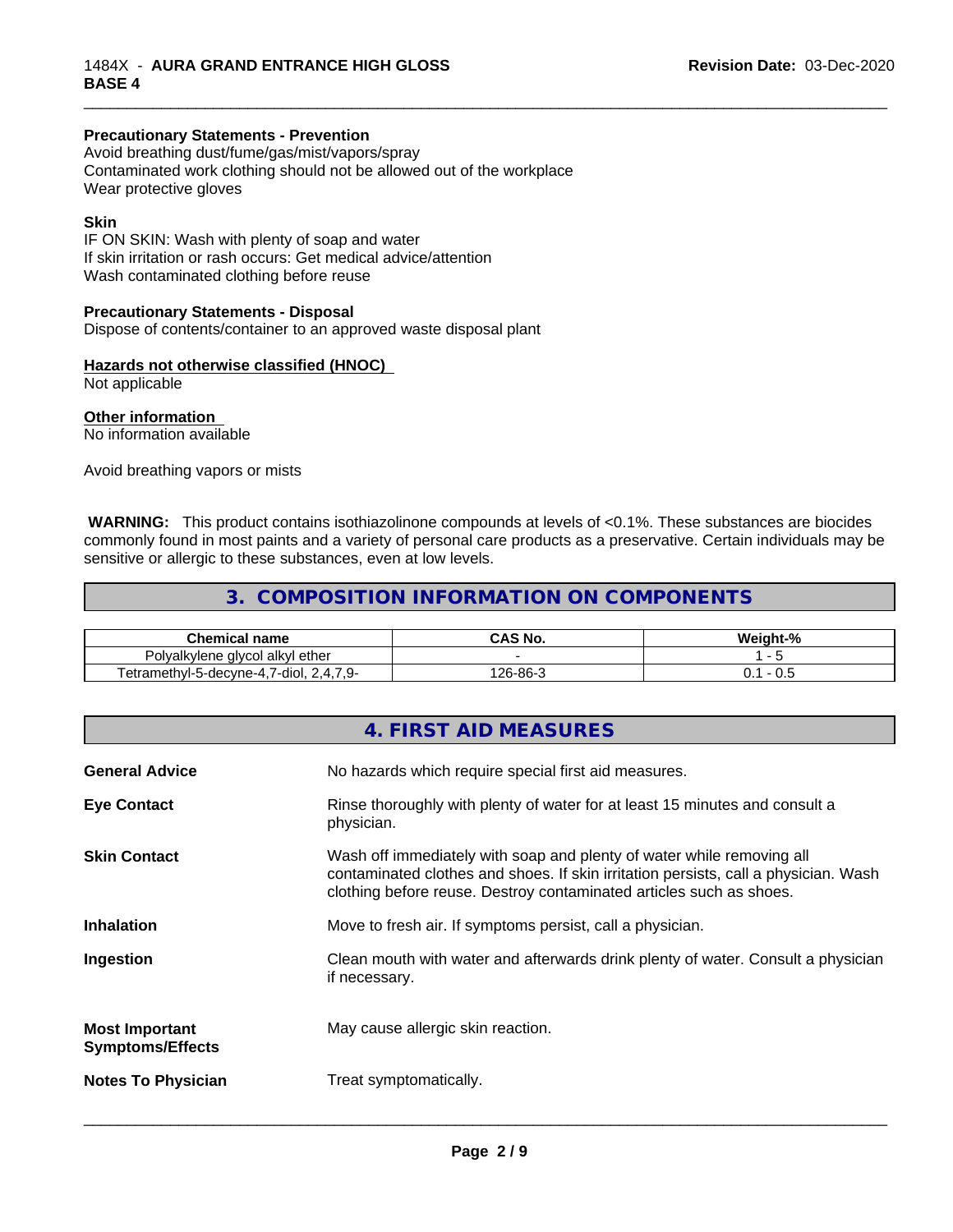## **5. FIRE-FIGHTING MEASURES**

\_\_\_\_\_\_\_\_\_\_\_\_\_\_\_\_\_\_\_\_\_\_\_\_\_\_\_\_\_\_\_\_\_\_\_\_\_\_\_\_\_\_\_\_\_\_\_\_\_\_\_\_\_\_\_\_\_\_\_\_\_\_\_\_\_\_\_\_\_\_\_\_\_\_\_\_\_\_\_\_\_\_\_\_\_\_\_\_\_\_\_\_\_

| <b>Suitable Extinguishing Media</b>                                              | Use extinguishing measures that are appropriate to local<br>circumstances and the surrounding environment.                                   |  |
|----------------------------------------------------------------------------------|----------------------------------------------------------------------------------------------------------------------------------------------|--|
| Protective equipment and precautions for firefighters                            | As in any fire, wear self-contained breathing apparatus<br>pressure-demand, MSHA/NIOSH (approved or equivalent)<br>and full protective gear. |  |
| <b>Specific Hazards Arising From The Chemical</b>                                | Closed containers may rupture if exposed to fire or<br>extreme heat.<br>No.<br>No.                                                           |  |
| <b>Sensitivity to mechanical impact</b>                                          |                                                                                                                                              |  |
| Sensitivity to static discharge                                                  |                                                                                                                                              |  |
| <b>Flash Point Data</b><br>Flash point (°F)<br>Flash Point (°C)<br><b>Method</b> | Not applicable<br>Not applicable<br>Not applicable                                                                                           |  |
| <b>Flammability Limits In Air</b>                                                |                                                                                                                                              |  |
| Lower flammability limit:<br><b>Upper flammability limit:</b>                    | Not applicable<br>Not applicable                                                                                                             |  |
| Flammability: 0<br>Health: 1<br>NFPA                                             | <b>Instability: 0</b><br><b>Special: Not Applicable</b>                                                                                      |  |
| <b>NFPA Legend</b><br>0 - Not Hazardous<br>1 - Slightly                          |                                                                                                                                              |  |

- 2 Moderate
- 3 High
- 4 Severe

*The ratings assigned are only suggested ratings, the contractor/employer has ultimate responsibilities for NFPA ratings where this system is used.*

*Additional information regarding the NFPA rating system is available from the National Fire Protection Agency (NFPA) at www.nfpa.org.*

## **6. ACCIDENTAL RELEASE MEASURES**

| <b>Personal Precautions</b>      | Avoid contact with skin, eyes and clothing. Ensure adequate ventilation.                             |
|----------------------------------|------------------------------------------------------------------------------------------------------|
| <b>Other Information</b>         | Prevent further leakage or spillage if safe to do so.                                                |
| <b>Environmental precautions</b> | See Section 12 for additional Ecological Information.                                                |
| <b>Methods for Cleaning Up</b>   | Soak up with inert absorbent material. Sweep up and shovel into suitable<br>containers for disposal. |

## **7. HANDLING AND STORAGE**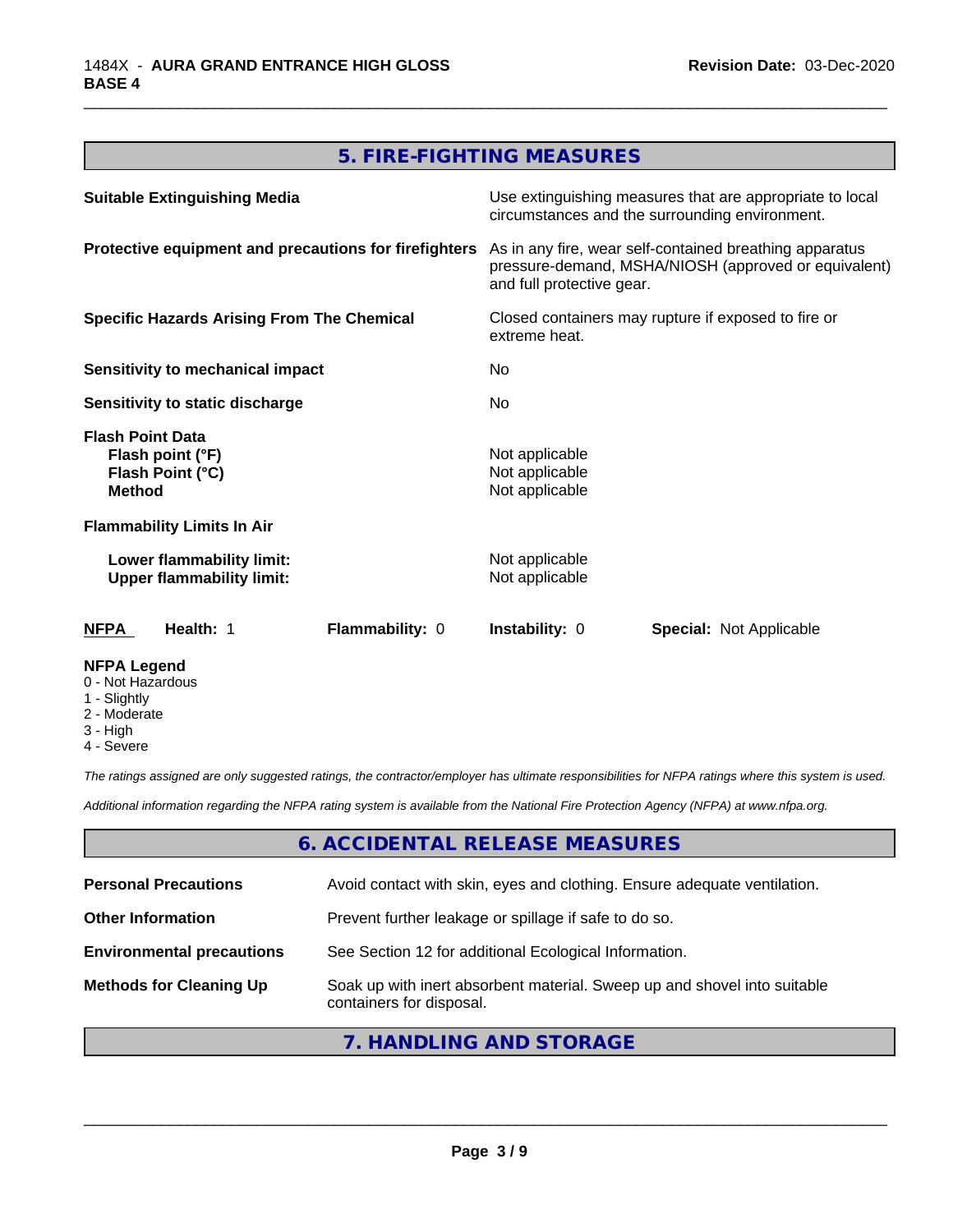| <b>Handling</b>               | Avoid contact with skin, eyes and clothing. Avoid breathing vapors, spray mists or<br>sanding dust. In case of insufficient ventilation, wear suitable respiratory<br>equipment. |
|-------------------------------|----------------------------------------------------------------------------------------------------------------------------------------------------------------------------------|
| <b>Storage</b>                | Keep container tightly closed. Keep out of the reach of children.                                                                                                                |
| <b>Incompatible Materials</b> | No information available                                                                                                                                                         |
|                               |                                                                                                                                                                                  |

\_\_\_\_\_\_\_\_\_\_\_\_\_\_\_\_\_\_\_\_\_\_\_\_\_\_\_\_\_\_\_\_\_\_\_\_\_\_\_\_\_\_\_\_\_\_\_\_\_\_\_\_\_\_\_\_\_\_\_\_\_\_\_\_\_\_\_\_\_\_\_\_\_\_\_\_\_\_\_\_\_\_\_\_\_\_\_\_\_\_\_\_\_

**8. EXPOSURE CONTROLS/PERSONAL PROTECTION**

## **Exposure Limits**

*No exposure limits have been established for this product.*

## **Legend**

| Ensure adequate ventilation, especially in confined areas.                                                                          |  |
|-------------------------------------------------------------------------------------------------------------------------------------|--|
|                                                                                                                                     |  |
| Safety glasses with side-shields.                                                                                                   |  |
| Protective gloves and impervious clothing.                                                                                          |  |
| In case of insufficient ventilation wear suitable respiratory equipment.                                                            |  |
| Avoid contact with skin, eyes and clothing. Remove and wash contaminated<br>clothing before re-use. Wash thoroughly after handling. |  |
|                                                                                                                                     |  |

## **9. PHYSICAL AND CHEMICAL PROPERTIES**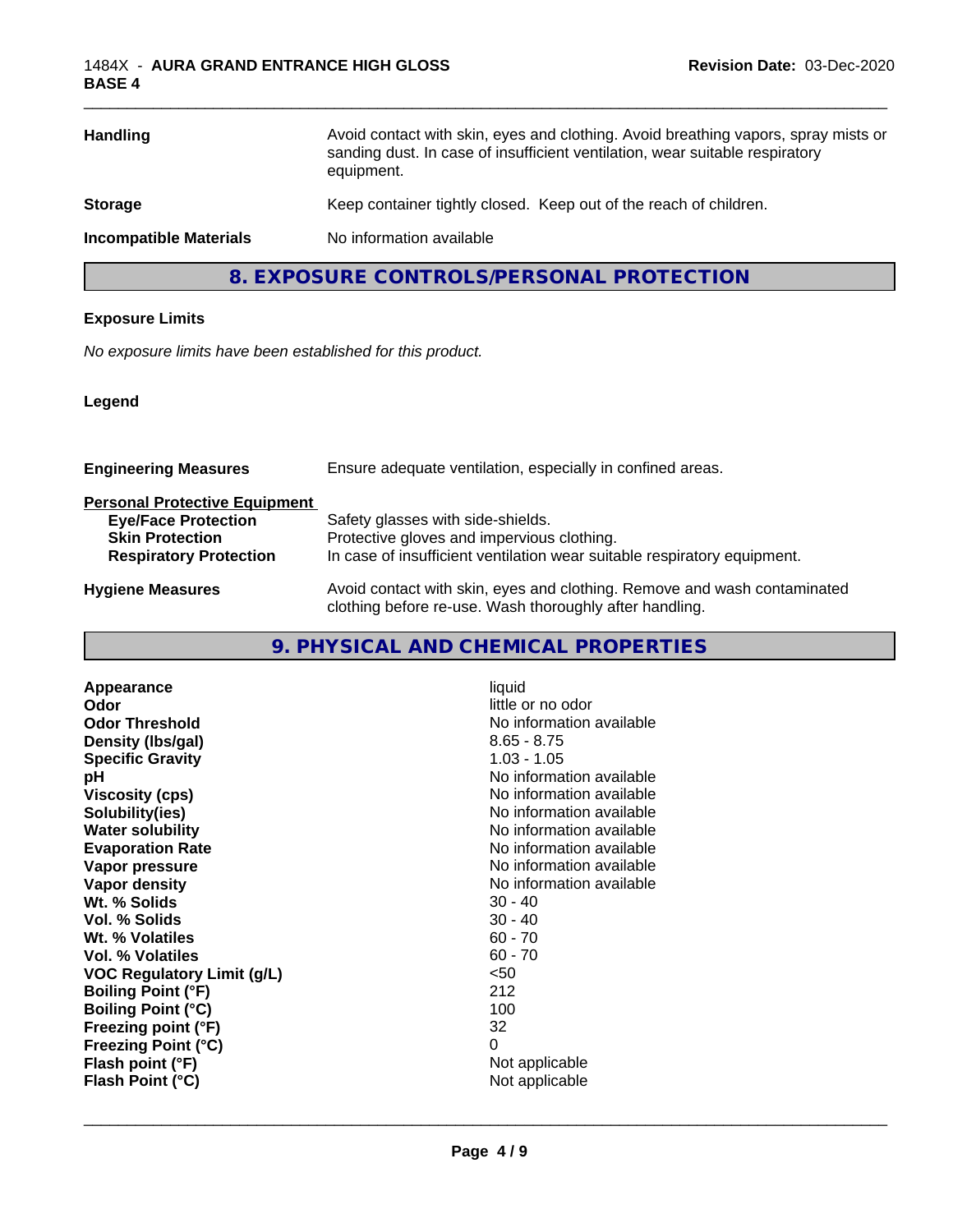#### 1484X - **AURA GRAND ENTRANCE HIGH GLOSS BASE 4**

**Method** Not applicable **Flammability (solid, gas)** Not applicable<br>
Upper flammability limit:<br>
Not applicable<br>
Not applicable Upper flammability limit:<br>
Lower flammability limit:<br>
Not applicable<br>
Not applicable **Lower flammability limit:**<br> **Autoignition Temperature (°F)**<br>
Mo information available Autoignition Temperature (°F)<br>
Autoignition Temperature (°C)<br>
No information available Autoignition Temperature (°C)<br>
Decomposition Temperature (°F)<br>
No information available **Decomposition Temperature (°F)**<br> **Decomposition Temperature (°C)** No information available<br>
No information available **Decomposition Temperature (°C)**<br>Partition coefficient

**No information available** 

\_\_\_\_\_\_\_\_\_\_\_\_\_\_\_\_\_\_\_\_\_\_\_\_\_\_\_\_\_\_\_\_\_\_\_\_\_\_\_\_\_\_\_\_\_\_\_\_\_\_\_\_\_\_\_\_\_\_\_\_\_\_\_\_\_\_\_\_\_\_\_\_\_\_\_\_\_\_\_\_\_\_\_\_\_\_\_\_\_\_\_\_\_

## **10. STABILITY AND REACTIVITY**

| <b>Reactivity</b>                         | Not Applicable                           |
|-------------------------------------------|------------------------------------------|
| <b>Chemical Stability</b>                 | Stable under normal conditions.          |
| <b>Conditions to avoid</b>                | Prevent from freezing.                   |
| <b>Incompatible Materials</b>             | No materials to be especially mentioned. |
| <b>Hazardous Decomposition Products</b>   | None under normal use.                   |
| <b>Possibility of hazardous reactions</b> | None under normal conditions of use.     |

## **11. TOXICOLOGICAL INFORMATION**

| <b>Product Information</b>                                                                 |                                                                                                                                                 |  |
|--------------------------------------------------------------------------------------------|-------------------------------------------------------------------------------------------------------------------------------------------------|--|
| Information on likely routes of exposure                                                   |                                                                                                                                                 |  |
| <b>Principal Routes of Exposure</b>                                                        | Eye contact, skin contact and inhalation.                                                                                                       |  |
| <b>Acute Toxicity</b>                                                                      |                                                                                                                                                 |  |
| <b>Product Information</b>                                                                 | No information available                                                                                                                        |  |
| Symptoms related to the physical, chemical and toxicological characteristics               |                                                                                                                                                 |  |
| <b>Symptoms</b>                                                                            | No information available                                                                                                                        |  |
| Delayed and immediate effects as well as chronic effects from short and long-term exposure |                                                                                                                                                 |  |
| Eye contact<br><b>Skin contact</b>                                                         | May cause slight irritation.<br>Prolonged skin contact may cause skin irritation and/or dermatitis. May cause<br>sensitization by skin contact. |  |
| <b>Inhalation</b>                                                                          | Inhalation of vapors in high concentration may cause irritation of respiratory<br>system. Avoid breathing vapors or mists.                      |  |
| Ingestion                                                                                  | Ingestion may cause gastrointestinal irritation, nausea, vomiting and diarrhea.                                                                 |  |
| <b>Sensitization</b>                                                                       | May cause an allergic skin reaction                                                                                                             |  |
| <b>Neurological Effects</b><br><b>Mutagenic Effects</b>                                    | No information available.<br>No information available.                                                                                          |  |
| <b>Reproductive Effects</b>                                                                | No information available.                                                                                                                       |  |
| <b>Developmental Effects</b>                                                               | No information available.                                                                                                                       |  |
|                                                                                            |                                                                                                                                                 |  |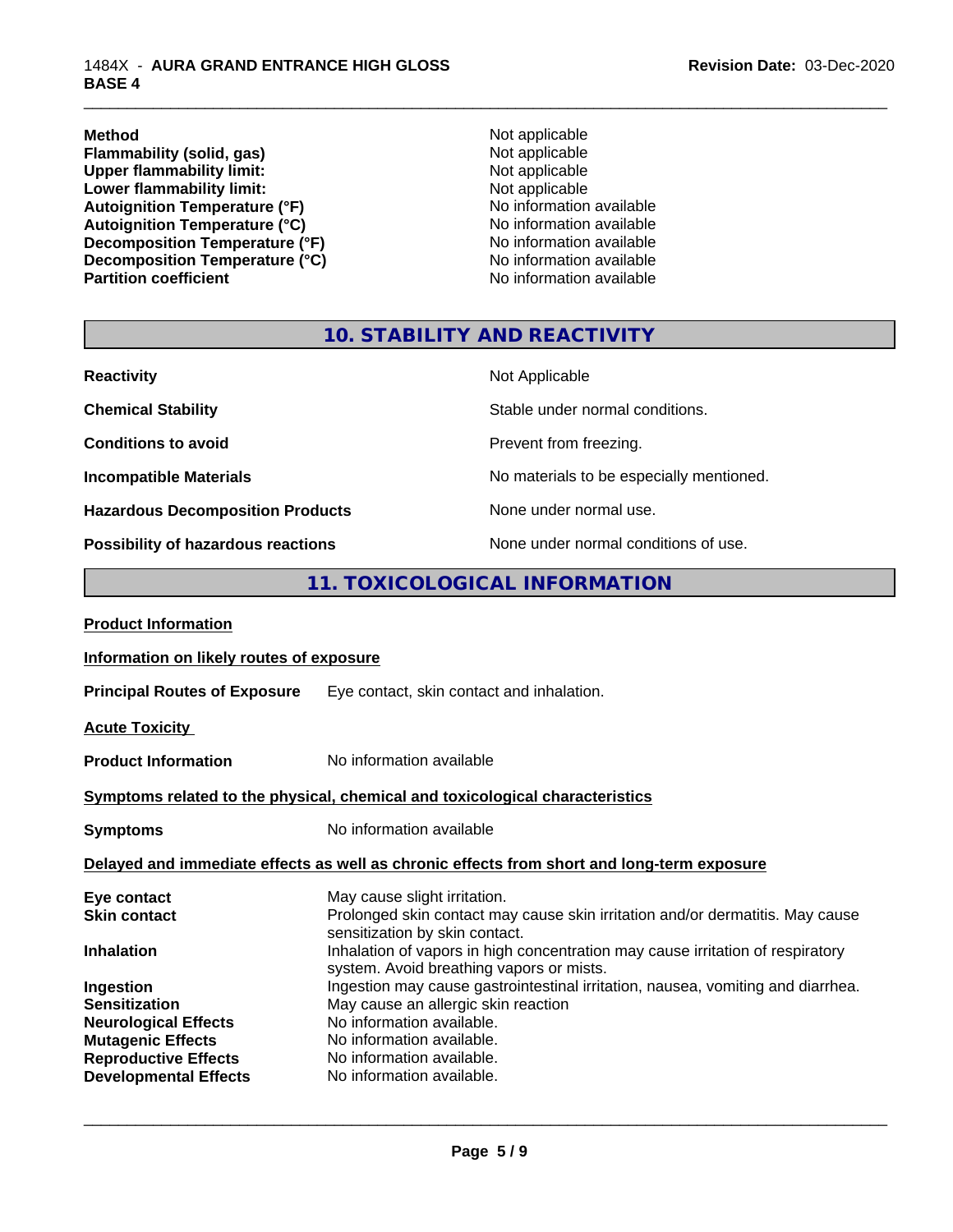| <b>Target organ effects</b>     | No information available. |
|---------------------------------|---------------------------|
| STOT - single exposure          | No information available. |
| <b>STOT - repeated exposure</b> | No information available. |
| Other adverse effects           | No information available. |
| <b>Aspiration Hazard</b>        | No information available  |

**Numerical measures of toxicity**

**The following values are calculated based on chapter 3.1 of the GHS document**

#### **Component Information**

| Chemical name                  | Oral LD50         | Dermal LD50            | Inhalation LC50          |
|--------------------------------|-------------------|------------------------|--------------------------|
| Tetramethyl-5-decyne-4,7-diol, | > 500 mg/kg (Rat) | ' Rabbit<br>1000 mg/kg | ์ Rat ) 1 h<br>. 20 mg/L |
| $2,4,7,9-$                     |                   |                        |                          |
| 126-86-3                       |                   |                        |                          |

\_\_\_\_\_\_\_\_\_\_\_\_\_\_\_\_\_\_\_\_\_\_\_\_\_\_\_\_\_\_\_\_\_\_\_\_\_\_\_\_\_\_\_\_\_\_\_\_\_\_\_\_\_\_\_\_\_\_\_\_\_\_\_\_\_\_\_\_\_\_\_\_\_\_\_\_\_\_\_\_\_\_\_\_\_\_\_\_\_\_\_\_\_

#### **Chronic Toxicity**

#### **Carcinogenicity**

*There are no known carcinogenic chemicals in this product above reportable levels.*

## **12. ECOLOGICAL INFORMATION**

## **Ecotoxicity Effects**

The environmental impact of this product has not been fully investigated.

#### **Product Information**

#### **Acute Toxicity to Fish**

No information available

### **Acute Toxicity to Aquatic Invertebrates**

No information available

#### **Acute Toxicity to Aquatic Plants**

No information available

#### **Persistence / Degradability**

No information available.

#### **Bioaccumulation**

No information available.

#### **Mobility in Environmental Media**

No information available.

#### **Ozone**

No information available

## **Component Information**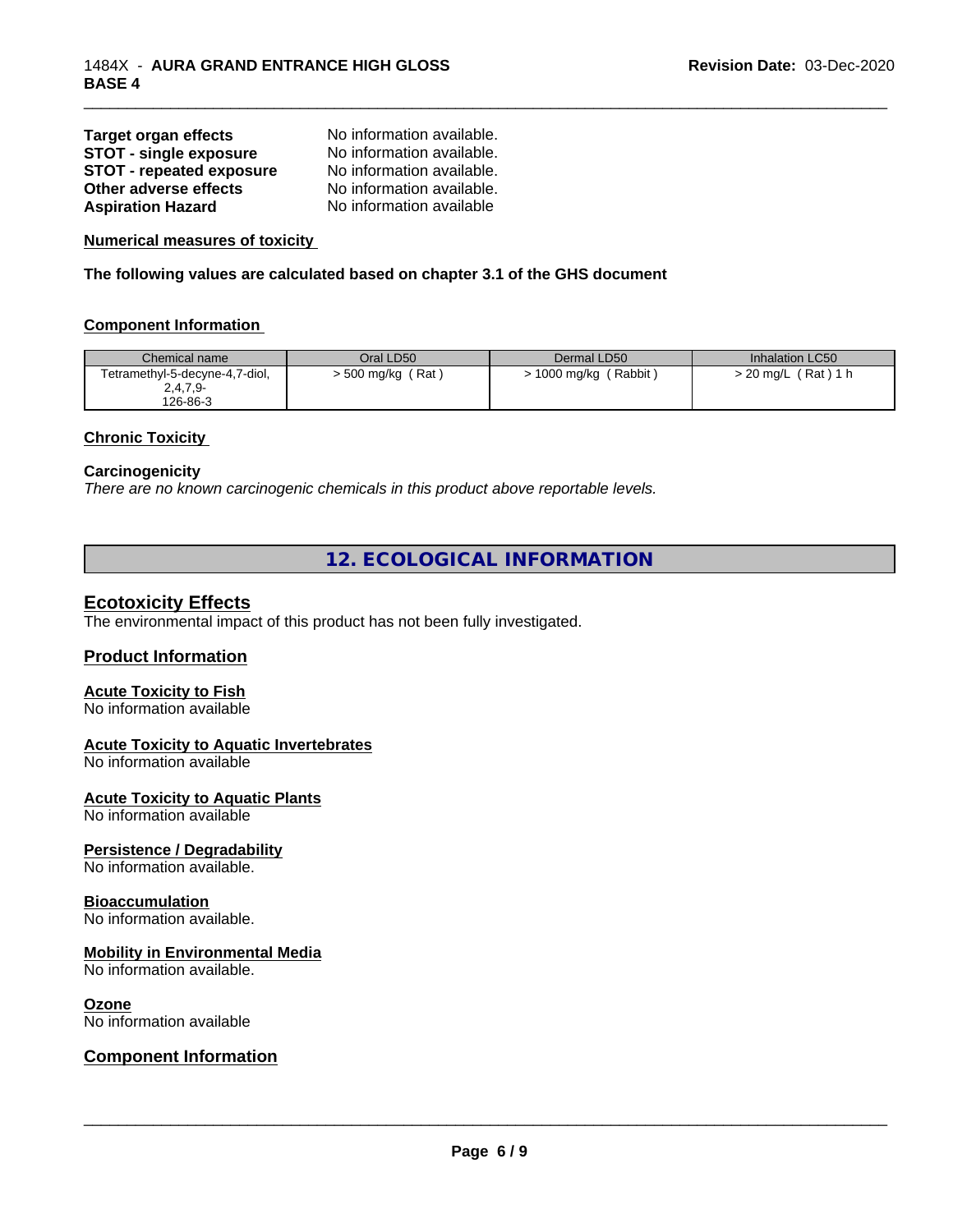#### **Acute Toxicity to Fish**

Tetramethyl-5-decyne-4,7-diol, 2,4,7,9- LC50: 42 mg/L (Carp (Cyprinus carpio) - 24 hr.)

#### **Acute Toxicity to Aquatic Invertebrates**

Tetramethyl-5-decyne-4,7-diol, 2,4,7,9- LC50: 91 mg/L (Daphnia magna - 48 hr.)

#### **Acute Toxicity to Aquatic Plants**

Tetramethyl-5-decyne-4,7-diol, 2,4,7,9- EC50: 82 mg/L (Algae (Selenastrum capricornutum) - 72 hrs.)

|                              | 13. DISPOSAL CONSIDERATIONS                                                                                                                                                                                               |  |
|------------------------------|---------------------------------------------------------------------------------------------------------------------------------------------------------------------------------------------------------------------------|--|
| <b>Waste Disposal Method</b> | Dispose of in accordance with federal, state, and local regulations. Local<br>requirements may vary, consult your sanitation department or state-designated<br>environmental protection agency for more disposal options. |  |
|                              | 14. TRANSPORT INFORMATION                                                                                                                                                                                                 |  |
| <b>DOT</b>                   | Not regulated                                                                                                                                                                                                             |  |
| <b>ICAO/IATA</b>             | Not regulated                                                                                                                                                                                                             |  |
| <b>IMDG / IMO</b>            | Not regulated                                                                                                                                                                                                             |  |
|                              | <b>15. REGULATORY INFORMATION</b>                                                                                                                                                                                         |  |

\_\_\_\_\_\_\_\_\_\_\_\_\_\_\_\_\_\_\_\_\_\_\_\_\_\_\_\_\_\_\_\_\_\_\_\_\_\_\_\_\_\_\_\_\_\_\_\_\_\_\_\_\_\_\_\_\_\_\_\_\_\_\_\_\_\_\_\_\_\_\_\_\_\_\_\_\_\_\_\_\_\_\_\_\_\_\_\_\_\_\_\_\_

## **International Inventories**

| <b>TSCA: United States</b> | Yes - All components are listed or exempt. |
|----------------------------|--------------------------------------------|
| <b>DSL: Canada</b>         | No - Not all of the components are listed. |

## **Federal Regulations**

#### **SARA 311/312 hazardous categorization**

| Acute health hazard               | Yes |
|-----------------------------------|-----|
| Chronic Health Hazard             | Nο  |
| Fire hazard                       | Nο  |
| Sudden release of pressure hazard | Nο  |
| Reactive Hazard                   | N٥  |

### **SARA 313**

Section 313 of Title III of the Superfund Amendments and Reauthorization Act of 1986 (SARA). This product contains a chemical or chemicals which are subject to the reporting requirements of the Act and Title 40 of the Code of Federal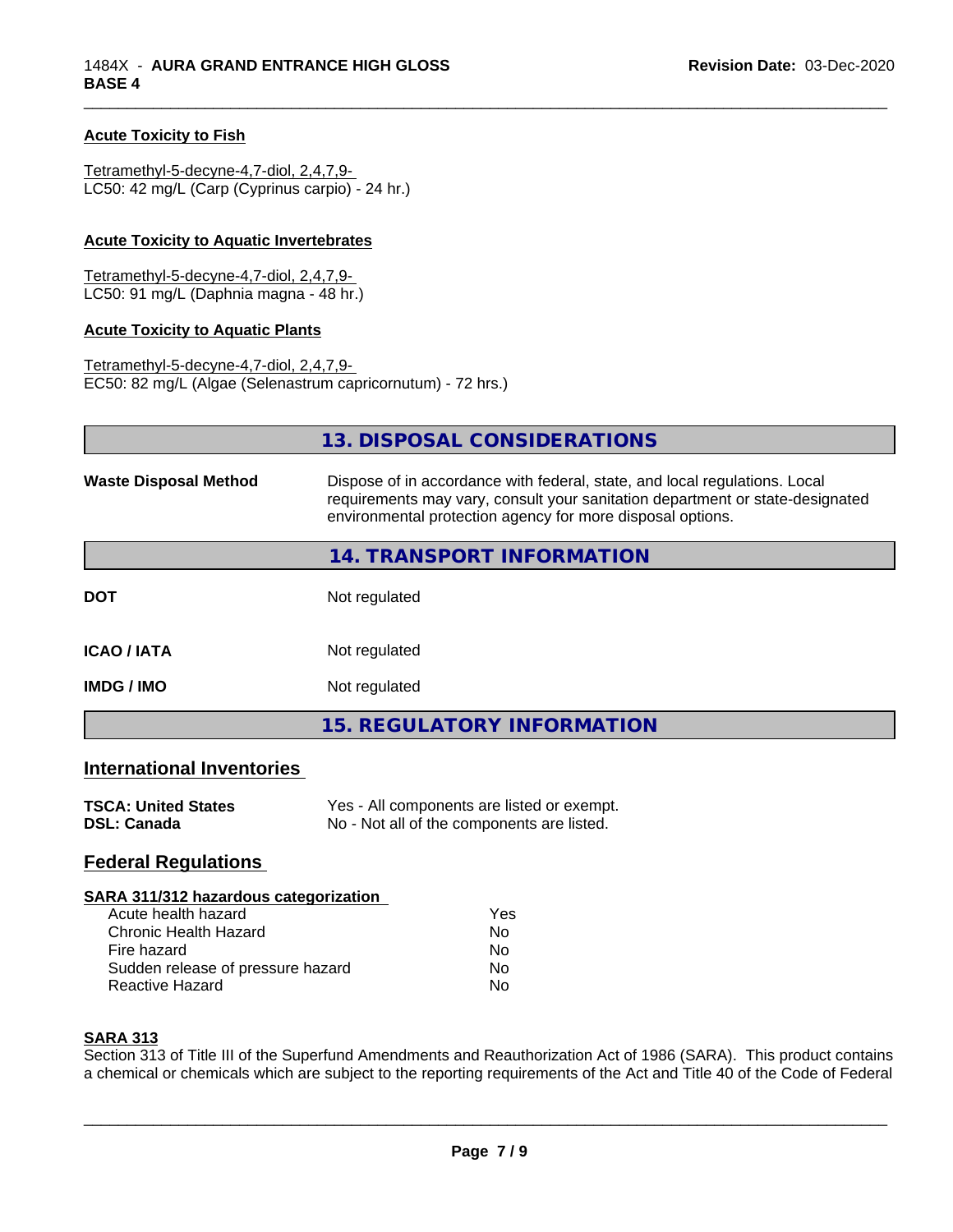Regulations, Part 372:

*None*

## **Clean Air Act,Section 112 Hazardous Air Pollutants (HAPs) (see 40 CFR 61)**

This product contains the following HAPs:

*None*

## **US State Regulations**

## **California Proposition 65**

**WARNING:** Cancer and Reproductive Harm– www.P65warnings.ca.gov

#### **State Right-to-Know**

**Legend**

X - Listed

## **16. OTHER INFORMATION** *Note: The PPE rating has intentionally been left blank. Choose appropriate PPE that will protect employees from the hazards the material will present under the actual normal conditions of use. Caution: HMISÒ ratings are based on a 0-4 rating scale, with 0 representing minimal hazards or risks, and 4 representing significant hazards or risks. Although HMISÒ ratings are not required on MSDSs under 29 CFR 1910.1200, the preparer, has chosen to provide them. HMISÒ ratings are to be used only in conjunction with a fully implemented HMISÒ program by workers who have received appropriate HMISÒ training. HMISÒ is a registered trade and service mark of the NPCA. HMISÒ materials may be purchased exclusively from J. J. Keller (800) 327-6868.* **HMIS** - **Health:** 1 **Flammability:** 0 **Reactivity:** 0 **PPE:** - **HMIS Legend** 0 - Minimal Hazard 1 - Slight Hazard 2 - Moderate Hazard 3 - Serious Hazard 4 - Severe Hazard \* - Chronic Hazard X - Consult your supervisor or S.O.P. for "Special" handling instructions.

\_\_\_\_\_\_\_\_\_\_\_\_\_\_\_\_\_\_\_\_\_\_\_\_\_\_\_\_\_\_\_\_\_\_\_\_\_\_\_\_\_\_\_\_\_\_\_\_\_\_\_\_\_\_\_\_\_\_\_\_\_\_\_\_\_\_\_\_\_\_\_\_\_\_\_\_\_\_\_\_\_\_\_\_\_\_\_\_\_\_\_\_\_

 **WARNING!** If you scrape, sand, or remove old paint, you may release lead dust. LEAD IS TOXIC. EXPOSURE TO LEAD DUST CAN CAUSE SERIOUS ILLNESS, SUCH AS BRAIN DAMAGE, ESPECIALLY IN CHILDREN. PREGNANT WOMEN SHOULD ALSO AVOID EXPOSURE.Wear a NIOSH approved respirator to control lead exposure. Clean up carefully with a HEPA vacuum and a wet mop. Before you start, find out how to protect yourself and your family by contacting the National Lead Information Hotline at 1-800-424-LEAD or log on to www.epa.gov/lead.

**Prepared By** Product Stewardship Department